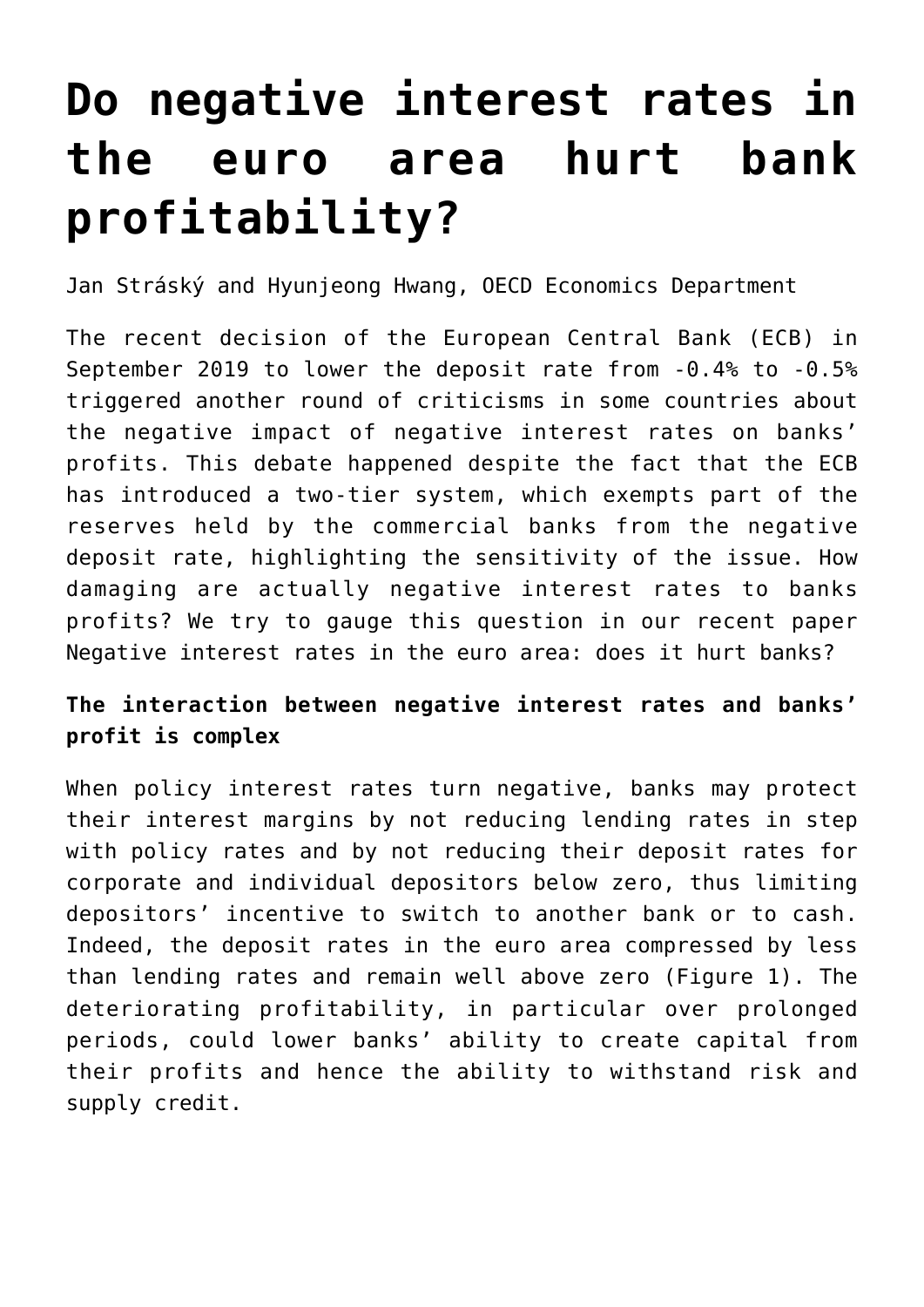#### Figure 1. Lending rates and deposit rates of the euro area banks



Note: Lending rates mean MFI interest rates on new euro-denominated loans to non-financial corporations for loans between EUR 250,000 and EUR 1 million over three months and up to one year initial rate fixation. Deposit rates mean MFI interest rates on new euro-dominated deposits from euro area residents with an agreed maturity of up to one year. The vertical line denotes the time when the euro area policy rate turned negative Source: European Central Bank.

However, negative and declining policy interest rates bring additional loosening of monetary policy improving macroeconomic outlook and raising demand through revised consumers' and investors' plans. The resulting Increase in bank lending helps lift bank profitability. The overall effect is likely to differ from bank to bank, depending on their business model, their source of funding and other characteristics, such as the existing stock of non-performing loans and the state of demand for loans in bank's home market. As monetary policy rates decline more and more below zero, monetary policy could eventually reach a "reversal rate" where negative effects on bank profitability outweigh improvements from accommodative monetary policy on macroeconomic outlook and increased bank lending (Brunnermaier and Koby, 2019).

## **Estimated effects of negative rates on profitability do not indicate a significant impact**

Since the various effects of negative interest rates on bank profitability are going in opposite directions, the overall effect has to be determined empirically. To do so, we use quarterly data on bank groups directly supervised by the ECB extracted from quarterly accounts reported in Bloomberg. As the data cover the period from 1999 to 2018, our study contributes to the literature by analysing separately, for the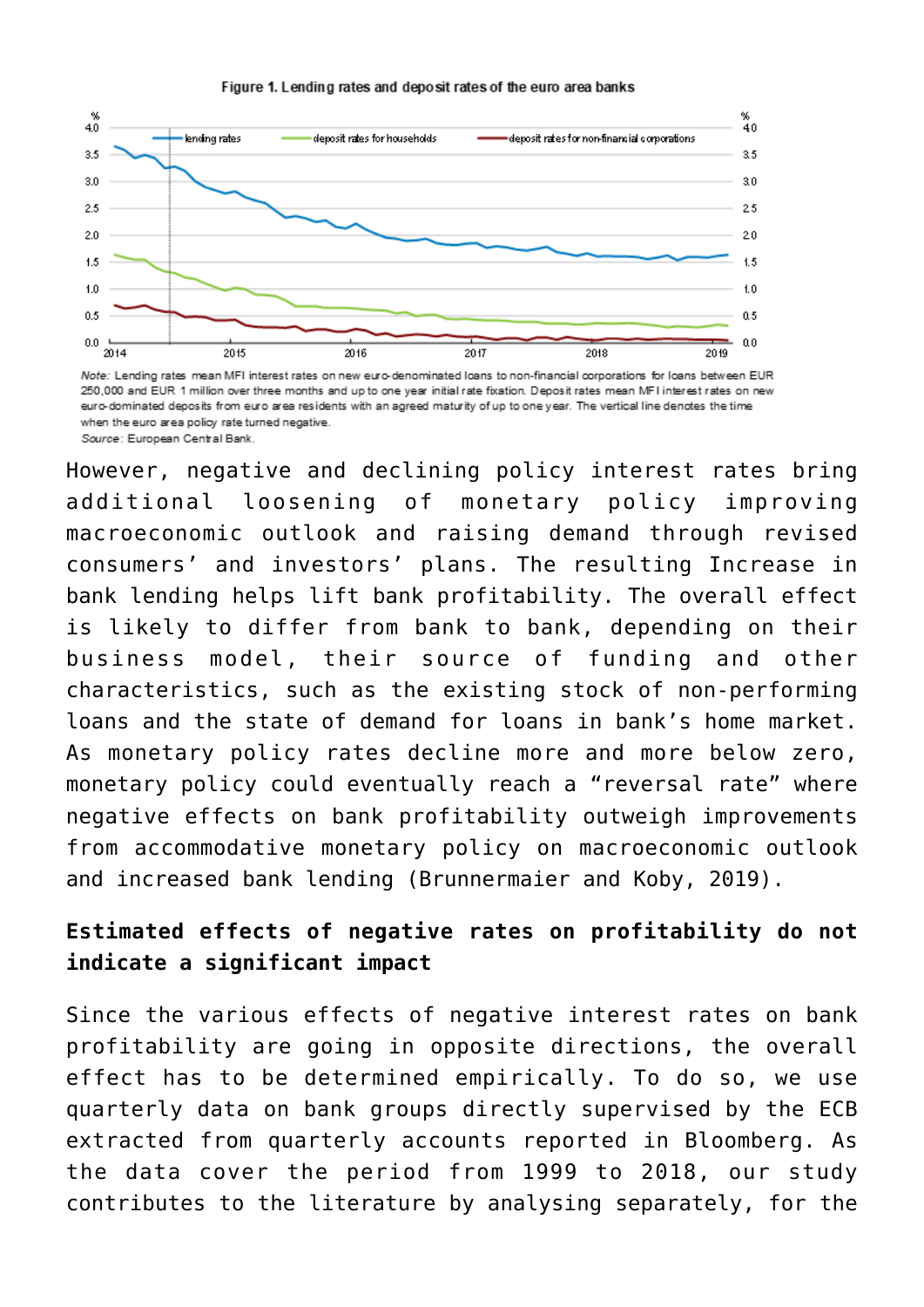first time to our knowledge, the period of negative interbank interest rates in the euro area that started in 2015.

While the banks seem able to preserve their net interest margins in the period of negative interest rates (Figure 2, panel A), the ability of the best performing banks to generate non-interest income seems to have deteriorated in comparison to other banks (Figure 2, panel B). However, since our data covers the period when negative interest rates were in place together with large-scale asset purchases, the econometric analysis combines the effects of all monetary policy measures.



Note: The vertical line denotes the time when the euro area policy rate tumed negative. Source: OECD calculations using Bloomberg data.

The econometric analysis confirms the effect of the interest rate level on bank profitability, suggesting that decreasing interest rates lead to decreasing bank profitability, and in some specifications also suggests an additional negative effect on profitability associated with the period of negative interest rates. However, the negative effects of bank profits are not robust and tend to disappear when we control for the link between policy interest rates and expected macroeconomic conditions, such as expected real GDP growth and CPI inflation. In line with some other studies, we also find weak evidence of possible negative effects from keeping rates low for an extended period of time. However, this finding is valid only for the rate of return on total assets and not for other measures of bank profitability, such as net interest income or